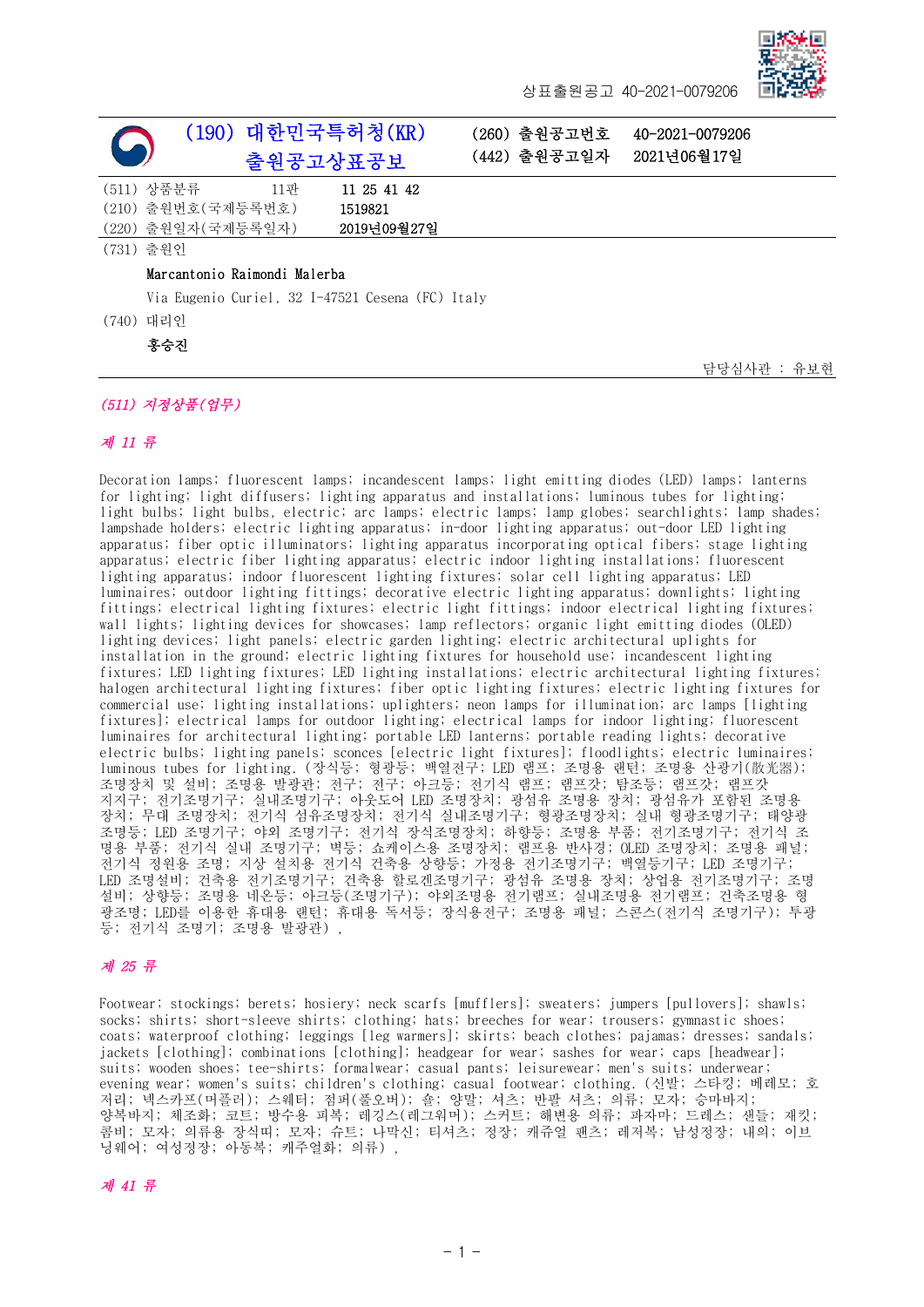Arranging and conducting of workshops [training]; training services relating to design; educational courses relating to design; training in the field of design; education services relating to design; organisation of training courses relating to design. (훈련워크샵 준비 및 진행업; 디자인 훈련업; 디자인 관련 교육과정업; 디자인분야 훈련업; 디자인 관련 교육업; 디자인 관련 훈련과정 조직업) ,

#### 제 42 류

Architectural services; architectural consultancy; construction drafting; design of interior decor; industrial design; packaging design; dress designing; graphic arts design; interior design; styling [industrial design]; landscape lighting design; design of lighting systems; industrial and graphic art design; visual design; architectural design; design of instruments; product design; design services for architecture; technical design; design and testing of new products; design and development of multimedia products; consultation services relating to interior design; architectural services for the design of buildings; architectural services for the design of industrial buildings; architectural services for the design of commercial buildings; architectural services for the design of shopping centers; architectural services for the design of office buildings; provision of information relating to industrial design; providing information in the field of product design; design and testing for new product development; design of carpets; design of brand names; design of telephones; design of boats; pattern design; hat design; design of clothing, footwear and headgear; art work design; designing of watches; design of typefaces; planning [design] of buildings; planning [design] of bars; planning [design] of bathrooms; textile design services; commercial art design; illustration services (design); jewellery design services; design services relating to interior decorating for homes; fashion design consulting services; design services relating to furnishing fabrics; providing information about fashion design services; design of board-games; office furniture design; design of headgear; design of glass and of glass products; design of shops; design of restaurants; design of signs; house design; design services for furniture; design of sculptures; design of china ornaments; new product design; architectural design for exterior decoration; design of ornamental structures; commercial interior design; design of industrial products; services for the planning [design] of clubs; architectural design for interior decoration; engineering design; graphic illustration design; product design and development; interior and exterior design services; shop interior design; design of office space; design services in relation to restaurants; kitchen design services; consultation services relating to interior design; interior design services for boutiques; development of paint techniques; design of floor coverings; design planning; design services for exhibitions; architectural design services relating to exhibitions; industrial art design; graphic design of promotional materials; computer aided graphic design; shopping centre design; services for the design of business premises; research relating to design; design of building exteriors; consumer product design; design of fashion accessories; exhibition halls design; engineering consultancy relating to design; consultancy in the field of architectural design; design and development of new products; design and development of industrial products; technological services relating to design; space planning [design] of interiors; design for others in the field of clothing; engineering design services; computer-aided engineering design services; computer-aided design services relating to architecture; design services relating to shop displays; design services for the interior of buildings; design of logos for corporate identity; consultancy services relating to product engineering; design of interior decor for shops; design and development of consumer products; closet design services; design services relating to architecture; services for the planning [design] of hotels; design of layouts for office furniture; retail design services; professional services relating to architectural design; interior design services and information and advisory services relating thereto; advisory services relating to industrial design; advisory services relating to the planning of premises; planning and design of retail premises; consultancy in the field of construction drafting; consultancy in the field of architecture and construction drafting; furnishing design services for the interiors of ships; design services relating to interior decorating for offices; architectural services for the design of office facilities; furnishing design services for the interiors of aircraft; design services for display systems for exhibition; design services for display systems for promotional purposes; professional consultancy relating to the design of interior accommodation; consultancy relating to selection of curtaining [interior design]; consultancy relating to selection of furnishing fabrics [interior design]; computer-aided engineering design and drawing services; design sketching of packaging, containers, dinnerware and table utensils; design services for display systems for presentation purposes; development of computer software for computer aided design/computer aided manufacturing [CAD/CAM]; shopfitting design consultancy services; design services relating to model making for exhibition purposes; furnishing design services for the interiors of buildings; interior design services for the retail industry; design of specialized machinery for use in making equipment for lighting; design services relating to model making for entertainment purposes; architectural services for the design of retail premises. (건축 설계업; 건축 상담업; 건축 설계업; 실내장식 디자인업; 산업디자인업; 포장디자인업; 의상 디자인업; 인쇄미술디자인업; 실내디자인업; 산업디자인업; 경관조명(景觀照明)디자인업; 조명시스템 디 자인업; 산업 및 그래픽아트 디자인업; 시각디자인업; 건축 디자인업; 공구 디자인업; 제품 설계업; 건축 디자 인서비스업; 기술적 디자인업; 신제품 디자인업, 신제품 시험업; 멀티미디어 제품 설계 및 개발업; 인테리어 디자인 상담업; 건물 디자인을 위한 건축설계업; 공업용 건물 디자인을 위한 건축설계업; 상업용 건물 디자인 을 위한 건축설계업; 쇼핑센터 디자인을 위한 건축설계업; 사무빌딩디자인을 위한 건축설계업; 산업디자인에